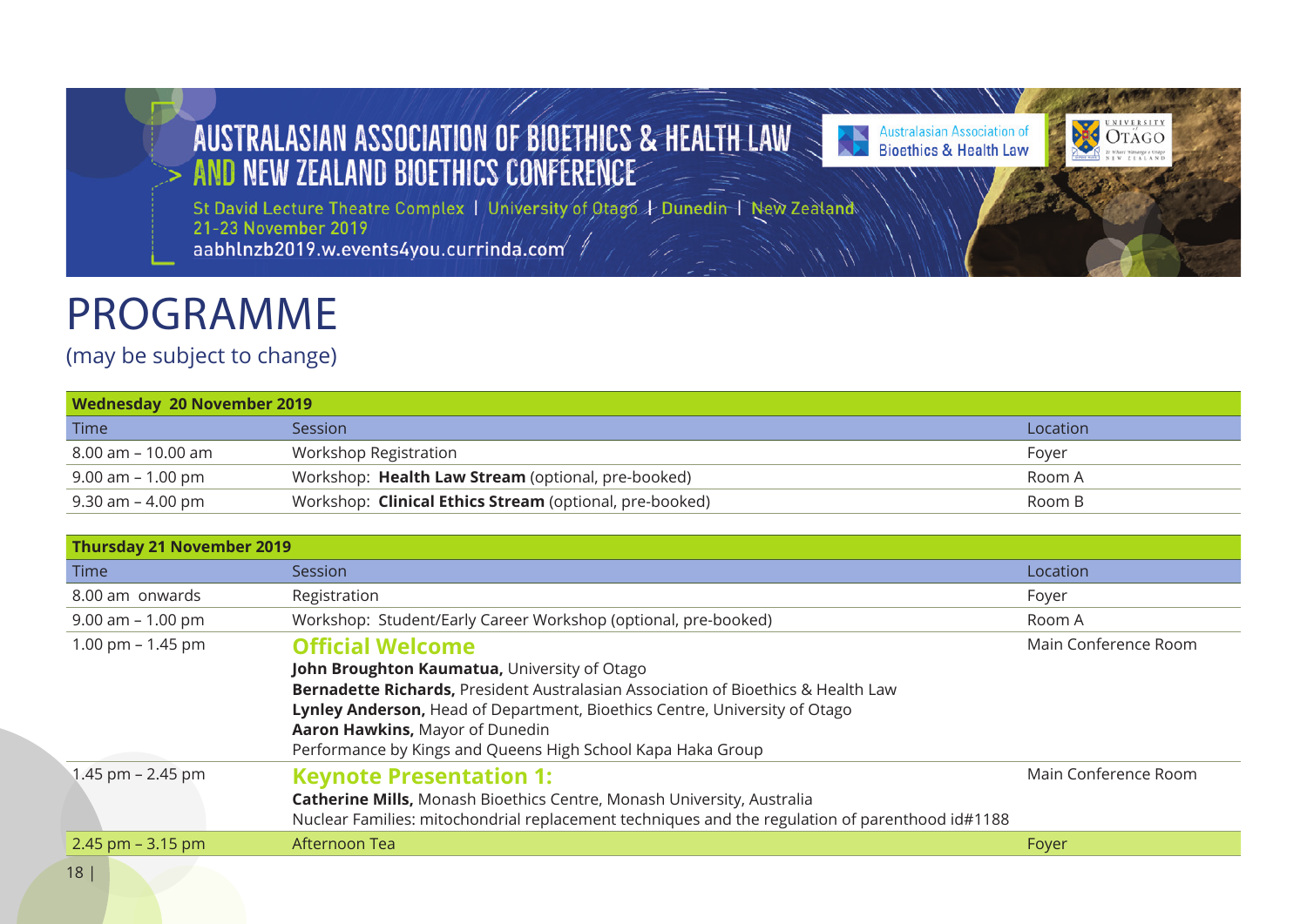|  |  | Thursday (continued) 21 November 2019 |  |
|--|--|---------------------------------------|--|
|--|--|---------------------------------------|--|

|  | 3.15 pm - Elective Session 1 |
|--|------------------------------|
|  |                              |

### $4.55 \text{ nm}$

| וווען ככ.ד               |                                                                                                                                    |                                                                                                                                                                                                                             |                                                                                                                                                                                                                                                                    |                                                                                                                                                |                                                                                                                                                                                                                                                                                  |                                                                                                                                                                 |                                                                                                                                                                                                                                                            |
|--------------------------|------------------------------------------------------------------------------------------------------------------------------------|-----------------------------------------------------------------------------------------------------------------------------------------------------------------------------------------------------------------------------|--------------------------------------------------------------------------------------------------------------------------------------------------------------------------------------------------------------------------------------------------------------------|------------------------------------------------------------------------------------------------------------------------------------------------|----------------------------------------------------------------------------------------------------------------------------------------------------------------------------------------------------------------------------------------------------------------------------------|-----------------------------------------------------------------------------------------------------------------------------------------------------------------|------------------------------------------------------------------------------------------------------------------------------------------------------------------------------------------------------------------------------------------------------------|
|                          | <b>Main Conference</b><br>Room                                                                                                     | Room A                                                                                                                                                                                                                      | Room B                                                                                                                                                                                                                                                             | Room C                                                                                                                                         | Room D                                                                                                                                                                                                                                                                           | Room E                                                                                                                                                          | Room F                                                                                                                                                                                                                                                     |
| $3.15$ pm $-$<br>3.45 pm | <b>Janine Winters</b><br>Legalizing Assisted<br>Death in New<br>Zealand-Learning<br>from the Canadian<br>Experience<br>id# 813     | <b>Serene Ong</b><br>Sharing Health-<br>related Data for<br>Precision Medicine:<br>An Exploration of<br>Ethical Concerns in<br>Singapore<br>id# 983                                                                         | <b>Bernadette</b><br><b>Richards</b><br>Device<br>Representatives<br>in the Clinic: Help,<br>hindrance or<br>liability?<br>id#812                                                                                                                                  | <b>Mary Butler</b><br>Good people<br>exist: how is that<br>possible?<br>id# 1088                                                               | <b>Alice Toms</b><br>The regulation of<br>Surgical Innovation: the role of the<br>A qualitative study<br><i>id#</i> 940                                                                                                                                                          | Snita Ahir-Knight<br>Unruly behaviour:<br>healthcare system<br>id# 1017                                                                                         | <b>Calvin Ho</b><br>Precaution and<br>Benefit in Research<br>involving Implant of<br>Neurodevices<br>id# 1054                                                                                                                                              |
| $3.50$ pm $-$<br>4.20 pm | <b>Malcolm Parker</b><br>Cause of death<br>under VADA17:<br>unethical<br>obfuscation or<br>beneficent legal<br>fiction?<br>id# 932 | <b>Rebekah</b><br><b>McWhirter</b><br>Between the<br>anecdotal and<br>the universal<br>in assessing<br>genomic data<br>sharing practices:<br>a scenario-based<br>methodology for<br>analysing complex<br>landscapes id# 989 | <b>Stephanie Jowett</b><br>The current<br>legal and clinical<br>framework for<br>treatment of<br>gender diverse<br>youth in Australia<br>id# 907                                                                                                                   | <b>Minna Paltiel</b><br>International<br>transfer of health<br>data: individuals'<br>privacy concerns<br>and the role of the<br>law<br>id#1004 | <b>Tamra Lysaght</b><br>The direct-to-<br>consumer market<br>for stem cell-based<br>interventions in<br>Australia: Exploring<br>the experiences of<br>patients left in a<br>regulatory vacuum<br>id# 939                                                                         | <b>WORKSHOP:</b><br>(60 minutes) What<br>is, and isn't, anti-<br>psychiatry -- and<br>why it matters in<br>2019<br>Convenor:<br><b>David Menkes</b><br>id# 1001 | <b>Elizabeth Hill</b><br>What ethical<br>considerations exist<br>at the intersection<br>between social<br>media, bioethics<br>and research?<br>id# 1067                                                                                                    |
| 4.25 pm $-$<br>4.55 pm   | <b>Russell Shute</b><br>The limits of<br>autonomy in<br>advanced cancer<br>and palliative care<br><i>id#</i> 938                   | <b>Norah Grewal</b><br>Law and genomic<br>data sharing:<br>beyond consent<br>id# 1006                                                                                                                                       | Janine McIllwraith<br>(replacing) Naty<br><b>Guerrero-Diaz</b><br>My Pain and<br>Suffering is not<br>Negated by My<br>Death - A paper<br>exploring whether<br>a plaintiff's<br>right to general<br>damages should<br>be preserved after<br>their demise<br>id# 908 | <b>Grant Gillett</b><br>Neuroethics as a<br>guide to ethics<br>id# 1087                                                                        | <b>Max Charlesworth</b><br><b>Prize Winner:</b><br><b>Katie Ben</b><br>Isn't it a woman's<br>prerogative<br>to change her<br>mind? The<br>ethical issues of<br>requesting medical<br>intervention in<br>labour for which<br>consent had<br>previously been<br>declined. id# 1000 | <b>WORKSHOP:</b><br>What is, and isn't,<br>anti-psychiatry --<br>and why it matters<br>in 2019 id# 1001<br>continued                                            | <b>Hilary Stace</b><br>No longer merely<br>'vulnerable'<br>participants: a<br>new focus on<br>disability and<br>disabled people<br>in the National<br><b>Ethics Advisory</b><br>Committee<br>standards for<br>health and<br>disability research<br>id# 900 |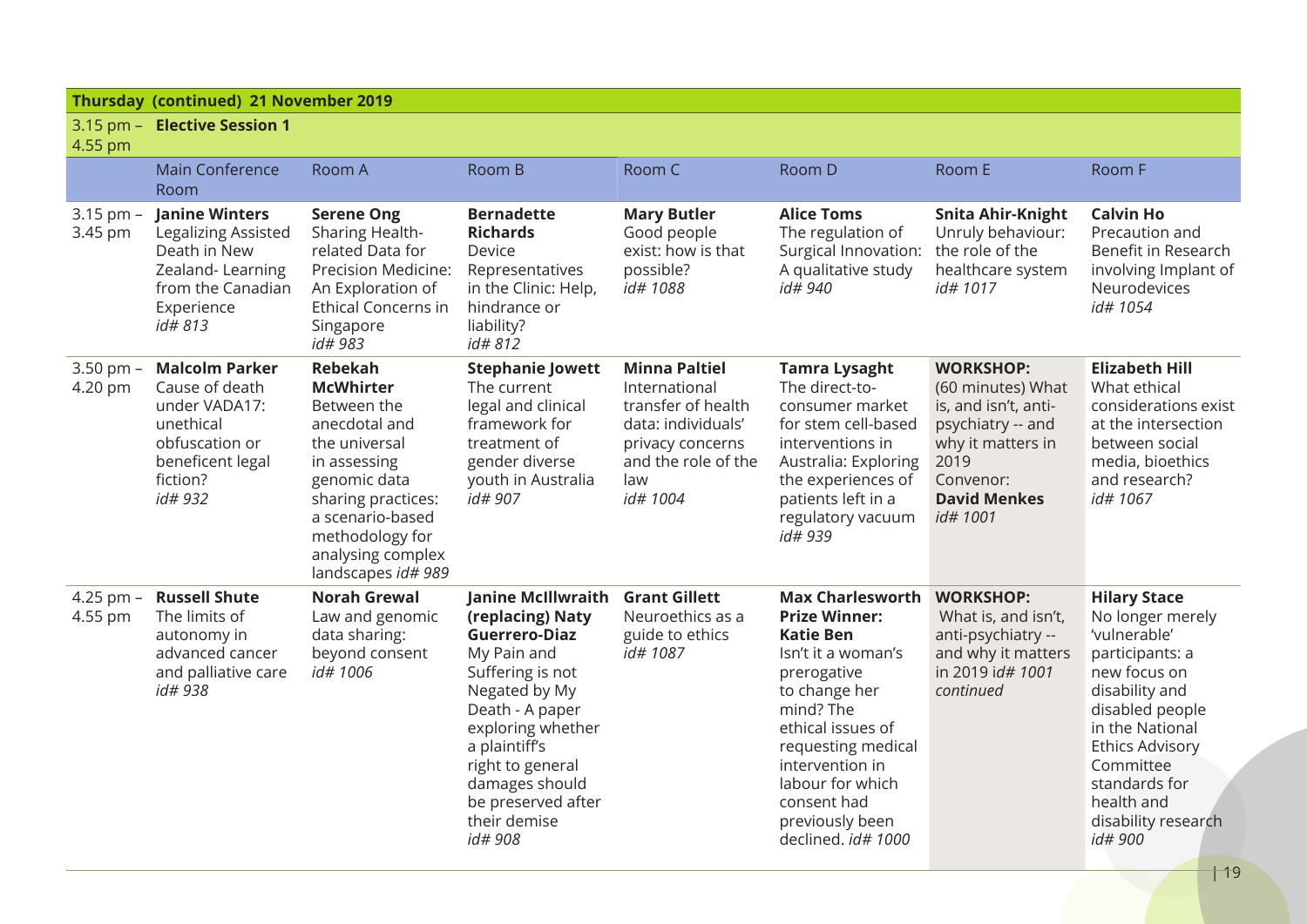| Thursday (continued) 21 November 2019 |                                                                                                                                                                                                                       |                      |  |  |  |  |  |
|---------------------------------------|-----------------------------------------------------------------------------------------------------------------------------------------------------------------------------------------------------------------------|----------------------|--|--|--|--|--|
| <b>Time</b>                           | <b>Session</b>                                                                                                                                                                                                        | Location             |  |  |  |  |  |
| 5.15 pm $-6.15$ pm                    | <b>Keynote Presentation 2: Kirby Oration</b>                                                                                                                                                                          | Main Conference Room |  |  |  |  |  |
| This session is open to<br>the public | <b>Joanna Manning, The University of Auckland, NZ</b><br>"Fair, simple, speedy and efficient"? Barriers to access to justice in the Health and Disability<br>Commissioner's Complaints Process in New Zealand id#1190 |                      |  |  |  |  |  |
| $6.15$ pm $- 7.30$ pm                 | <b>Welcome Reception</b>                                                                                                                                                                                              | Foyer                |  |  |  |  |  |

| <b>Friday 22 November 2019</b> |                                |                      |  |  |  |  |  |
|--------------------------------|--------------------------------|----------------------|--|--|--|--|--|
| Time                           | Session                        | Location             |  |  |  |  |  |
| 8.00 am                        | <b>Delegate Registration</b>   |                      |  |  |  |  |  |
| 8.30 am – 9.30 am              | <b>Keynote Presentation 3:</b> | Main Conference Room |  |  |  |  |  |

**Krushil Watene**, *College of Humanities and Social Sciences, Massey University, NZ* Kaitiakitanga - relationships and responsibilities *id#1194*

| $9.35$ am $-$<br>10.05 am | <b>Elective Session 2</b>                                                                                                                                                                                         |                                                                    |                                                                                                                    |                                                                                                                                         |                                                                                                                             |                                                                                      |                                                                                                                                     |
|---------------------------|-------------------------------------------------------------------------------------------------------------------------------------------------------------------------------------------------------------------|--------------------------------------------------------------------|--------------------------------------------------------------------------------------------------------------------|-----------------------------------------------------------------------------------------------------------------------------------------|-----------------------------------------------------------------------------------------------------------------------------|--------------------------------------------------------------------------------------|-------------------------------------------------------------------------------------------------------------------------------------|
|                           | Main Conference<br>Room                                                                                                                                                                                           | Room A                                                             | Room B                                                                                                             | Room C                                                                                                                                  | Room D                                                                                                                      | Room E                                                                               | Room F                                                                                                                              |
| $9.35$ am $-$<br>10.05 am | <b>Rosalind</b><br><b>McDougall</b><br>"This is uncharted<br>water for all of us":<br>Views of Victorian<br>hospital staff about<br>voluntary assisted<br>dying from a survey<br>of 7 health services.<br>id# 963 | Angela Ballantyne<br>Who owns clinical<br>data?<br><i>id# 1022</i> | <b>Carolyn Johnston</b><br>Use of DIY<br>technologies<br>in diabetes<br>management and<br>child welfare<br>id# 911 | Jordan Parsons<br>PrEP in Prisons: An<br>ethical approach to<br>HIV harm-reduction<br>in incarcerated<br>populations<br><i>id</i> # 839 | <b>Ainsley Newson</b><br>What is the ethical<br>value of genetic<br>kinship? A critical<br>interpretive review.<br>id# 1008 | <b>Neil Pickering</b><br>Cautious<br>paternalism in<br>psychiatric ethics<br>id# 914 | Selina Metternick-<br><b>Jones</b><br>Next-of-kin consent<br>to research in WA:<br>a conflict between<br>law and ethics<br>id# 1078 |
| 10.05 $am - 10.35 am$     |                                                                                                                                                                                                                   | <b>Morning Tea</b>                                                 |                                                                                                                    |                                                                                                                                         |                                                                                                                             | Foyer                                                                                |                                                                                                                                     |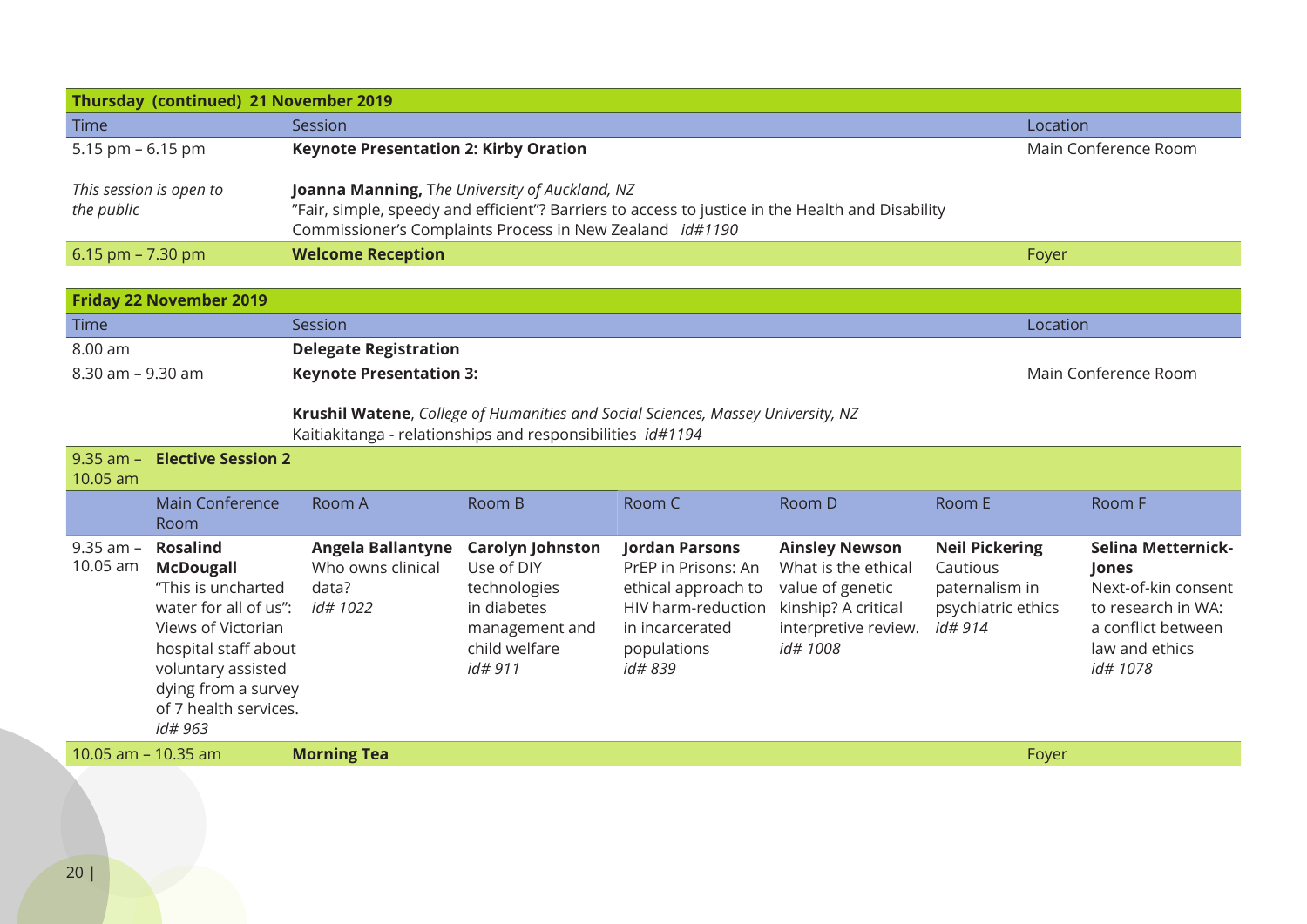| <b>Friday (continued) 22 November 2019</b> |                                                                                                                                                                                                                                                                                                                           |                                                                                                                                                                                                               |                                                                                                                                                   |                                                                                                                                         |                                                                                                                                                          |                                                                                                                                           |                                                                                                                                                          |  |
|--------------------------------------------|---------------------------------------------------------------------------------------------------------------------------------------------------------------------------------------------------------------------------------------------------------------------------------------------------------------------------|---------------------------------------------------------------------------------------------------------------------------------------------------------------------------------------------------------------|---------------------------------------------------------------------------------------------------------------------------------------------------|-----------------------------------------------------------------------------------------------------------------------------------------|----------------------------------------------------------------------------------------------------------------------------------------------------------|-------------------------------------------------------------------------------------------------------------------------------------------|----------------------------------------------------------------------------------------------------------------------------------------------------------|--|
| $10.35$ am $-$<br>12.15 pm                 | <b>Elective Session 3</b>                                                                                                                                                                                                                                                                                                 |                                                                                                                                                                                                               |                                                                                                                                                   |                                                                                                                                         |                                                                                                                                                          |                                                                                                                                           |                                                                                                                                                          |  |
|                                            | <b>Main Conference</b><br>Room                                                                                                                                                                                                                                                                                            | Room A                                                                                                                                                                                                        | Room B                                                                                                                                            | Room C                                                                                                                                  | Room D                                                                                                                                                   | Room E                                                                                                                                    | Room F                                                                                                                                                   |  |
| $10.35$ am $-$<br>11.05 am                 | <b>Colin Thomson</b><br>and Lindsey Te<br><b>Ata MacDonald</b><br>The development<br>and future needs<br>of guidance for the<br>conduct of ethical<br>research involving<br>indigenous peoples<br>in New Zealand and<br>Australia: footnotes<br>to Te Ara Tika in<br>honour of the late<br><b>Barry Smith</b><br>id# 1056 | <b>Megan Prictor</b><br>HeLEX symposium<br>on health data and<br>the limits of the<br>law: 'Conceptual<br>incoherence':<br>are data breach<br>notification laws<br>fit for healthcare<br>contexts?<br>id# 955 | <b>Tsung-Ling Lee</b><br><b>Street Food</b><br>Vending: Can<br>we move from a<br>Food Safety to a<br><b>Nutritious Food</b><br>Regime?<br>id#1002 | <b>Jon Cornwall</b><br>What should<br>happen to our<br>medical records<br>when we die?<br>id# 843                                       | Christopher<br><b>Mayes</b><br>On the multi-births<br>of bioethics: US,<br>Australia and New<br>Zealand<br>id# 1023                                      | <b>Giles Newton-</b><br><b>Howes</b><br>From substitute<br>decision making<br>to supported<br>decision making in<br>psychiatry<br>id# 913 | <b>Anita Ho</b><br>Supporting<br>Patients, Families,<br>and Palliative Care<br>Clinicians in the<br>New Legislative Era<br>of Assisted Dying<br>id# 1042 |  |
| $11.10$ am $-$<br>11.40 am                 | <b>WORKSHOP</b><br>(60 minutes):<br><b>Ethical Standards</b><br>for Health and<br><b>Disability Research</b><br>and Quality<br>Improvement<br>Convenor:<br><b>Nic Aagaard</b><br>id#1044                                                                                                                                  | <b>Mark Taylor</b><br>HeLEX symposium<br>on health data<br>and the limits of<br>the law: Health<br>research and de-<br>identified data:<br>time to protect<br>group privacy?<br>id# 956                       | <b>Kerstin Knight</b><br>Who is the patient?<br>Tensions between<br>Advance Care<br>Planning and<br><b>Shared Decision</b><br>Making<br>id# 943   | <b>Diego Silva</b><br>An attempt to<br>articulate and<br>apply 'coercion'<br>as a mid-level<br>principle in public<br>health<br>id# 960 | <b>WORKSHOP (60</b><br>minutes): Research<br>classification in<br>bioethics: What<br>should it be FoR?<br>Convenor:<br><b>Ainsley Newson</b><br>id# 1005 | <b>Taryn Knox</b><br>Consensual<br>Conversion<br>Therapy: Individual<br>Autonomy v.<br>Harm to the Gay<br>Community<br>id# 944            | <b>Andrew McGee</b><br>Is voluntarily<br>stopping drinking<br>and eating a form<br>of suicide?<br>id# 975                                                |  |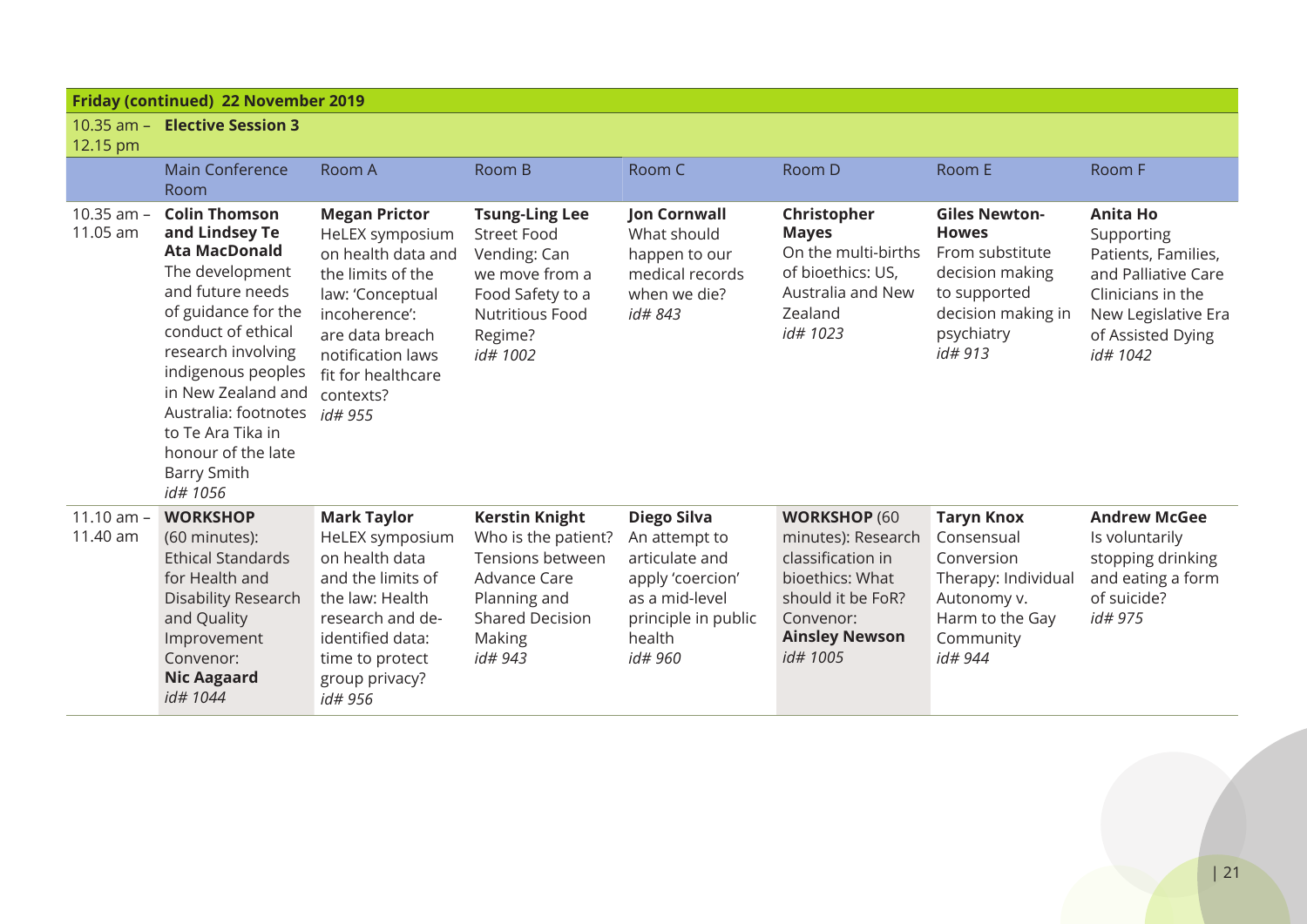| <b>Friday (continued) 22 November 2019</b> |                                                                                                                                                                                                                                                                                                                       |                                                                                                                                                                                   |        |        |                                                                                                                    |                                                                                                                                                                      |                                                                                                                                                 |  |  |  |
|--------------------------------------------|-----------------------------------------------------------------------------------------------------------------------------------------------------------------------------------------------------------------------------------------------------------------------------------------------------------------------|-----------------------------------------------------------------------------------------------------------------------------------------------------------------------------------|--------|--------|--------------------------------------------------------------------------------------------------------------------|----------------------------------------------------------------------------------------------------------------------------------------------------------------------|-------------------------------------------------------------------------------------------------------------------------------------------------|--|--|--|
|                                            | <b>Elective Session 3 (continued)</b>                                                                                                                                                                                                                                                                                 |                                                                                                                                                                                   |        |        |                                                                                                                    |                                                                                                                                                                      |                                                                                                                                                 |  |  |  |
|                                            |                                                                                                                                                                                                                                                                                                                       |                                                                                                                                                                                   |        |        |                                                                                                                    |                                                                                                                                                                      |                                                                                                                                                 |  |  |  |
|                                            | <b>Main Conference</b>                                                                                                                                                                                                                                                                                                | Room A                                                                                                                                                                            | Room B | Room C | Room D                                                                                                             | Room E                                                                                                                                                               | Room F                                                                                                                                          |  |  |  |
|                                            | <b>Room</b>                                                                                                                                                                                                                                                                                                           |                                                                                                                                                                                   |        |        |                                                                                                                    |                                                                                                                                                                      |                                                                                                                                                 |  |  |  |
| 11.45 $am -$<br>12.15 pm                   | <b>WORKSHOP</b><br>continued:<br><b>Ethical Standards</b><br>for Health and<br>Disability Research<br>and Quality<br>Improvement<br>id#1044                                                                                                                                                                           | <b>Tess Whitton</b><br>HeLEX symposium<br>on health data<br>and the limits of<br>the law: Adaptive<br>governance:<br>flexibility to<br>counteract limits of<br>traditional health |        |        | <b>WORKSHOP</b><br>continued:<br>Research<br>classification in<br>bioethics: What<br>should it be FoR?<br>id# 1005 | <b>Samuel Wolfman</b><br>Bioethical<br>Dilemmas in the<br>area of Mental<br>Health Care and<br>Law: Involuntary<br>Detention and<br>Treatment of the<br>Mentally III | <b>Jordan Parsons</b><br>When is it in<br>the interests of<br>permanently<br>cognitively<br>impaired patients<br>to forego dialysis?<br>id#1014 |  |  |  |
|                                            |                                                                                                                                                                                                                                                                                                                       | data governance?<br>id# 957                                                                                                                                                       |        |        |                                                                                                                    | id# 905                                                                                                                                                              |                                                                                                                                                 |  |  |  |
|                                            |                                                                                                                                                                                                                                                                                                                       |                                                                                                                                                                                   |        |        |                                                                                                                    |                                                                                                                                                                      |                                                                                                                                                 |  |  |  |
| <b>Time</b>                                |                                                                                                                                                                                                                                                                                                                       | Session                                                                                                                                                                           |        |        |                                                                                                                    | Location                                                                                                                                                             |                                                                                                                                                 |  |  |  |
| 12.15 pm - 1.15 pm                         |                                                                                                                                                                                                                                                                                                                       | Lunch                                                                                                                                                                             |        |        |                                                                                                                    | Foyer                                                                                                                                                                |                                                                                                                                                 |  |  |  |
|                                            | Keynote Presentation 4: Barry Poata Smith Te Manu Kōrero; The Barry Smith Lecture<br>Main Conference Room<br>1.15 pm $- 2.15$ pm<br>Maui Hudson, Faculty of Māori & Indigenous Studies, University of Waikato, NZ<br>Raranga whakaaro - the interface of cultural values, ethical principles and legal rights id#1191 |                                                                                                                                                                                   |        |        |                                                                                                                    |                                                                                                                                                                      |                                                                                                                                                 |  |  |  |
|                                            |                                                                                                                                                                                                                                                                                                                       |                                                                                                                                                                                   |        |        |                                                                                                                    |                                                                                                                                                                      |                                                                                                                                                 |  |  |  |
| $2.20$ pm $-$<br>2.50 pm                   | <b>Elective Session 4</b>                                                                                                                                                                                                                                                                                             |                                                                                                                                                                                   |        |        |                                                                                                                    |                                                                                                                                                                      |                                                                                                                                                 |  |  |  |
|                                            | <b>Main Conference</b><br>Room                                                                                                                                                                                                                                                                                        | Room A                                                                                                                                                                            | Room B | Room C | Room D                                                                                                             | Room E                                                                                                                                                               | Room F                                                                                                                                          |  |  |  |
|                                            |                                                                                                                                                                                                                                                                                                                       |                                                                                                                                                                                   |        |        |                                                                                                                    |                                                                                                                                                                      |                                                                                                                                                 |  |  |  |

| $2.20$ pm $-$ | <b>Angus Dawson</b>                  | <b>Eleanor Milligan</b> | <b>Lisa Mitchell</b>      | <b>Nicole Shepherd</b> | <b>Cynthia Forlini</b>              | <b>Asher Soryl</b>  | Jing-Bao Nie          |
|---------------|--------------------------------------|-------------------------|---------------------------|------------------------|-------------------------------------|---------------------|-----------------------|
| $2.50$ pm     | Harm Minimisation: Private Lives and |                         | Conscientious and         | Student                | Must we? The                        | The 'Myth' of       | From Eugenics         |
|               | what is it and when                  | Public Goods: The       | non-conscientious         | perceptions of         | ethical and                         | Bambi: Idealising   | to Human Gene         |
|               | can it be ethically                  | ethics of consent       | objections to             | learning about         | practical challenges Nature and the |                     | Editing: Ideology     |
|               | justified?                           | to the use of           | <b>Voluntary Assisted</b> | medical ethics in      | of implementing                     | <b>Grim Reality</b> | and Engineering       |
|               | id# 961                              | personal data           | Dying.                    | clinical case-based    | consumer                            | of Wild Animal      | Life in China in a    |
|               |                                      | on public social        | <i>id# 1020</i>           | tutorials.             | preferences for                     | Suffering           | <b>Global Context</b> |
|               |                                      | media platforms in      |                           | <i>id# 1034</i>        | participation in                    | id# 1016            | <i>id# 1086</i>       |
|               |                                      | research                |                           |                        | dementia research                   |                     |                       |
|               |                                      | <i>id# 1049</i>         |                           |                        | <i>id#</i> 997                      |                     |                       |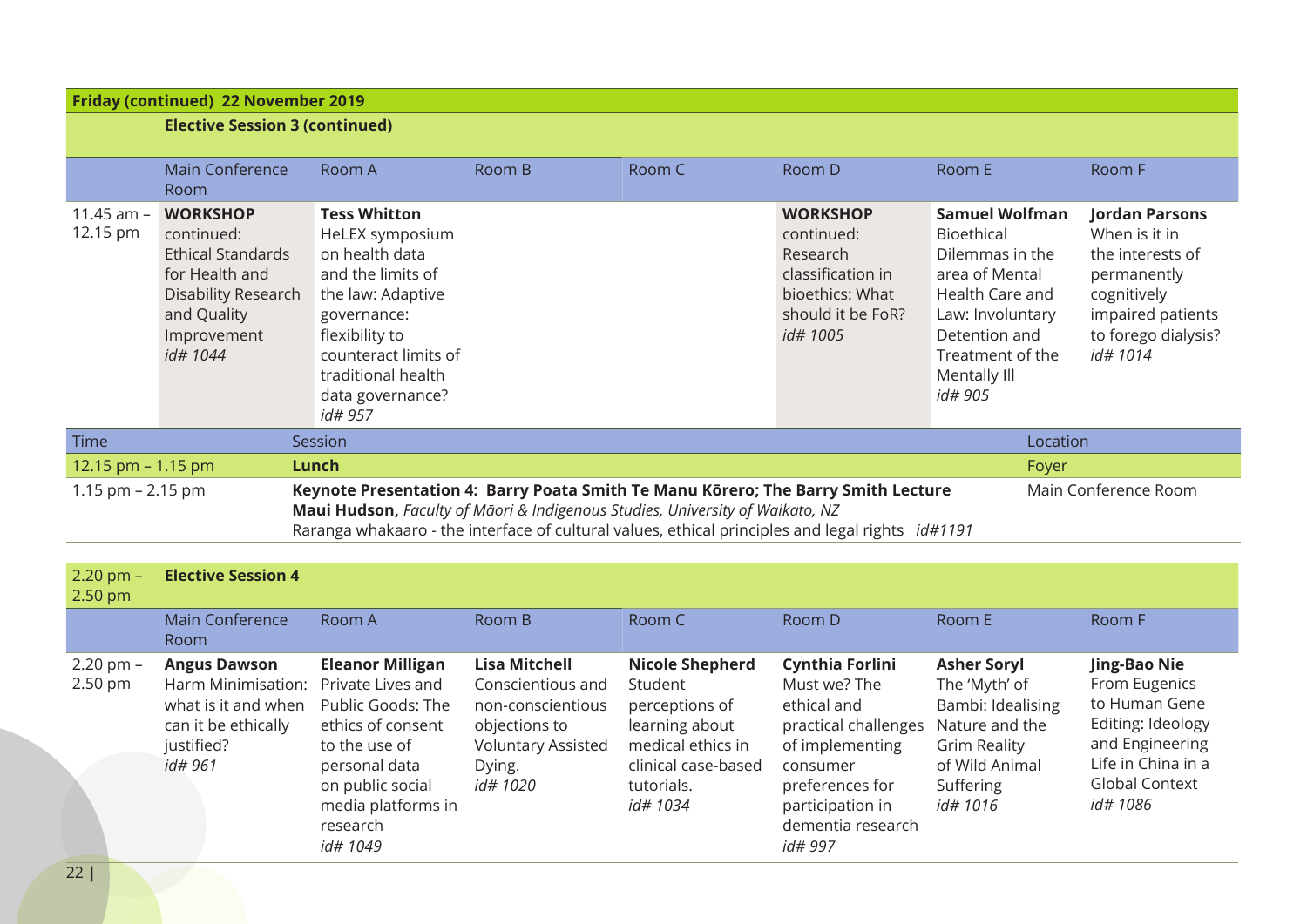| Friday (continued) 22 November 2019 |                                                                                                                                                                                                    |                                                                                                                                                            |                                                                                                                                                                                                                                     |                                                                                                                                                                                                       |                                                                                                                         |                                                                                                                                        |                                                                                                                                                                     |  |  |  |
|-------------------------------------|----------------------------------------------------------------------------------------------------------------------------------------------------------------------------------------------------|------------------------------------------------------------------------------------------------------------------------------------------------------------|-------------------------------------------------------------------------------------------------------------------------------------------------------------------------------------------------------------------------------------|-------------------------------------------------------------------------------------------------------------------------------------------------------------------------------------------------------|-------------------------------------------------------------------------------------------------------------------------|----------------------------------------------------------------------------------------------------------------------------------------|---------------------------------------------------------------------------------------------------------------------------------------------------------------------|--|--|--|
| Time                                | Location<br>Session                                                                                                                                                                                |                                                                                                                                                            |                                                                                                                                                                                                                                     |                                                                                                                                                                                                       |                                                                                                                         |                                                                                                                                        |                                                                                                                                                                     |  |  |  |
| 2.50 pm $-$ 3.20 pm                 |                                                                                                                                                                                                    | <b>Afternoon Tea</b>                                                                                                                                       |                                                                                                                                                                                                                                     |                                                                                                                                                                                                       |                                                                                                                         | Foyer                                                                                                                                  |                                                                                                                                                                     |  |  |  |
| $3.20$ pm $-$<br>5.35 pm            | <b>Elective Session 5</b>                                                                                                                                                                          |                                                                                                                                                            |                                                                                                                                                                                                                                     |                                                                                                                                                                                                       |                                                                                                                         |                                                                                                                                        |                                                                                                                                                                     |  |  |  |
|                                     | <b>Main Conference</b><br>Room                                                                                                                                                                     | Room A                                                                                                                                                     | Room B                                                                                                                                                                                                                              | Room C                                                                                                                                                                                                | Room D                                                                                                                  | Room E                                                                                                                                 | Room F                                                                                                                                                              |  |  |  |
| $3.20$ pm $-$<br>3.50 pm            | <b>Eliana Close</b><br><b>Balancing patient</b><br>and societal<br>interests in<br>decisions about<br>potentially<br>life-sustaining<br>treatment: An<br>Australian policy<br>analysis<br>id# 1027 | <b>John McPhee</b><br><b>Prize Winner:</b><br><b>Caitlin Davis</b><br>Patient Autonomy<br>and Informed<br>Consent in Birth<br>Trauma Litigation<br>id# 993 | <b>SYMPOSIA:</b><br>'Overt and covert<br>recordings in<br>healthcare'<br>contexts:<br><b>Megan Prictor</b><br>Digitally-enabled<br>overt consultation<br>recording in<br>Australia: an<br>analysis of legal<br>concerns<br>id# 1066 | Jessica Pace<br>Formulating<br>an Ethics of<br>Pharmaceutical<br>Disinvestment: A<br>Critical Interpretive<br>Review<br>id# 999                                                                       | <b>John Gruner</b><br>Scanlon's<br>contractualism and<br>the doctor-patient<br>relationship in<br>bioethics.<br>id# 968 | <b>Anson Fehross</b><br><b>Twelve Angry</b><br>Proxies: Moving to<br><b>Distributed Proxy</b><br><b>Decision Making</b><br>id# 1038    | <b>Melanie Rock</b><br>More-than-human<br>solidarity in<br>practice: Insights<br>from a veterinary<br>school about One<br>Health and its<br>promotion<br>id# 951    |  |  |  |
| 3.55 pm -<br>4.25 pm                | Jing-ru Li<br>Is Chinese practice<br>of non-disclosure<br>a product of<br>'familism'? A<br>sociological and<br>ethical study<br>id# 1028                                                           | <b>Belinda Bennett</b><br>Technology and<br>the future of health<br>law and bioethics<br>id# 1065                                                          | <b>Mark Taylor</b><br>Patients taking<br>photos, audio<br>recordings and<br>video in the health<br>care context -<br>when is it wrong<br>and what can you<br>do about it?<br>id#1068                                                | <b>Chris Degeling</b><br>Balancing the<br>benefits and risks<br>of technologically<br>enhanced<br>communicable<br>disease<br>surveillance<br>systems: A report<br>on 4 community<br>juries<br>id# 969 | <b>Robert Sparrow</b><br>Ethical issues of<br>social robots in<br>medicine<br>id# 1080                                  | <b>Chris Gyngell</b><br>Drugs, Genes and<br>Screens: The ethics<br>of preventing and<br>treating Spinal<br>Muscular Atrophy<br>id# 962 | <b>SYMPOSIA:</b><br><b>Gene Editing</b><br>Technologies:<br>Refining our<br>understanding of<br>obligations and key<br>concept<br>id#931<br>Chair: Tamra<br>Lysaght |  |  |  |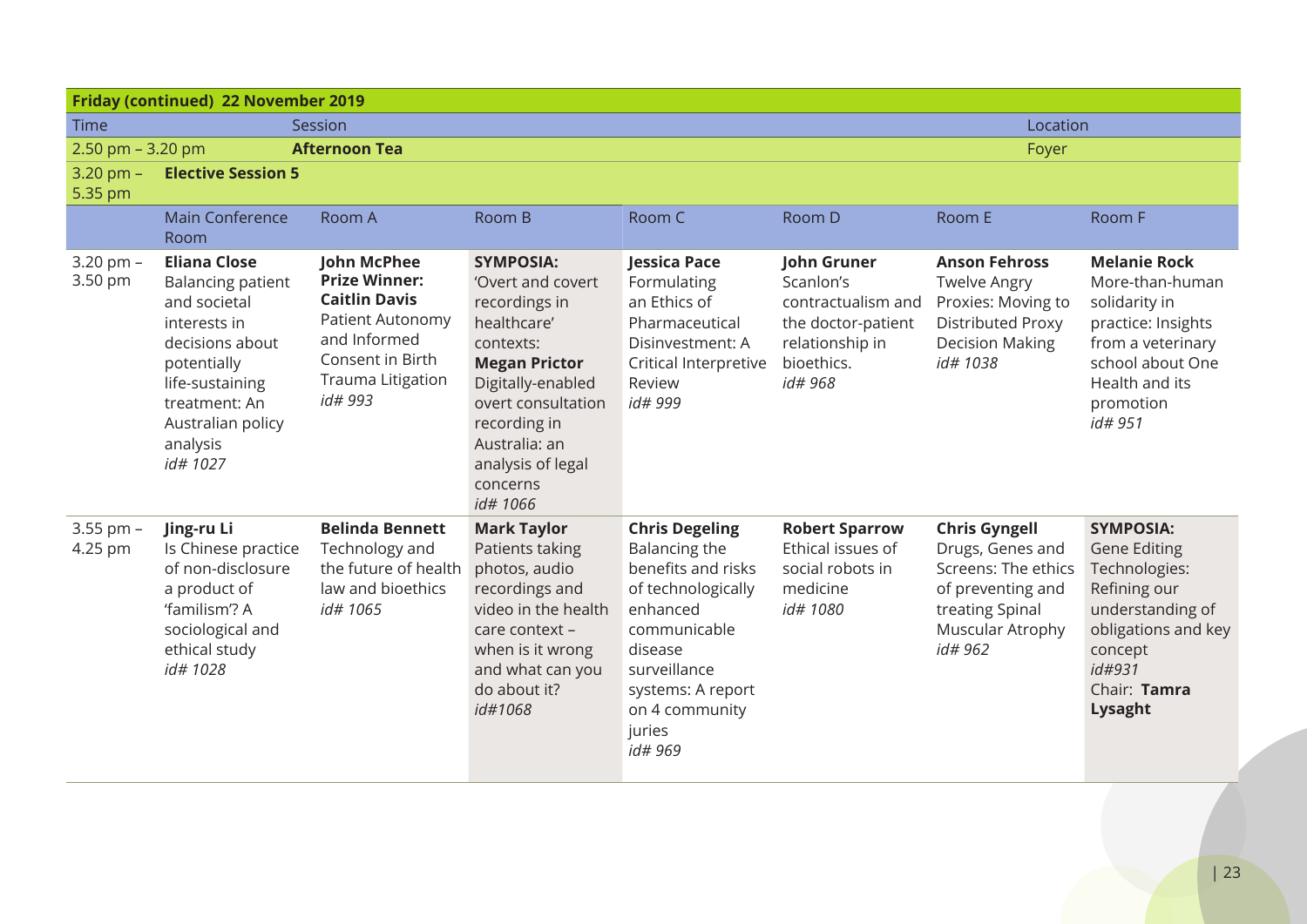### **Friday (continued) 22 November 2019**

|  | <b>Elective Session 5 (continued)</b> |  |
|--|---------------------------------------|--|
|  |                                       |  |

|                        | <b>Main Conference</b><br>Room                                                                                                                                                                                                                 | Room A                                                                                                                                                                        | Room B                                                                                                                          | Room C                                                                                                                            | Room D                                                                                                                                           | Room E                                                                                                                                                | Room F                                                                                                                                                                                        |
|------------------------|------------------------------------------------------------------------------------------------------------------------------------------------------------------------------------------------------------------------------------------------|-------------------------------------------------------------------------------------------------------------------------------------------------------------------------------|---------------------------------------------------------------------------------------------------------------------------------|-----------------------------------------------------------------------------------------------------------------------------------|--------------------------------------------------------------------------------------------------------------------------------------------------|-------------------------------------------------------------------------------------------------------------------------------------------------------|-----------------------------------------------------------------------------------------------------------------------------------------------------------------------------------------------|
| 4.30 pm $-$<br>5.00 pm | <b>Justin Oakley</b><br>Aristotelian medical<br>virtues, Christian<br>medical virtues,<br>and end-of-life<br>decision making.<br>id# 1035                                                                                                      | <b>Timothy Kariotis</b><br>Ethico-Legal<br>Considerations<br>for an Integrated<br><b>Electronic Health</b><br>Record in the<br>Australian Mental<br>Health System<br>id# 1051 | Neera Bhatia<br>Child medical<br>tourism:<br>opportunities and<br>hazards of 21st<br>century global<br>healthcare<br>id# 949    | <b>Rebecca Duncan</b><br><b>Proactive Provision</b><br>of Contraception to<br>Adolescents in New<br>Zealand: a Concept<br>id# 966 | <b>Wendy Lipworth</b><br>Is it really all about<br>the money? Non-<br>financial conflicts<br>of interest in health<br>and biomedicine<br>id# 912 | <b>Emma Tumilty</b><br>Conscientious<br>Defiance: Using<br>moral courage for<br>action rather than<br>objection<br>id#928                             | <b>Markus Labude</b><br>Two challenges for<br>the requirement of<br>'societal consensus'<br>id# 1076                                                                                          |
| 5.05 pm $-$<br>5.35 pm | <b>Dominique Martin</b><br>Perversity, profits<br>and paradoxical<br>effects: how the<br>production, use<br>and control of<br>information creates<br>ethical complexities<br>in the context of<br>end stage kidney<br>disease care<br>id# 1073 | <b>Jane Kaye</b><br>The New Frontier<br>of Health Data<br>Governance<br>id# 1029                                                                                              | <b>Aminath Mariya</b><br>Do physicians have<br>a duty to report<br>medical device<br>adverse events in<br>patients?<br>id# 1046 | <b>Anson Fehross</b><br>Against Accuracy:<br>A Defence of Value<br>Congruence in<br>Proxy Decision-<br>Making<br>id# 1025         | <b>Lisa Dive</b><br>Biobank networks,<br>medical research<br>and the challenge<br>of globalisation<br>id# 1015                                   | <b>Nathan Emmerich</b><br>Should<br>Professional<br>Interpreters<br>be able to<br>Conscientiously<br>Object in<br>Healthcare<br>Settings?<br>id# 1018 | <b>Owen Schaefer</b><br>Refining our<br>understanding of<br>obligations and key<br>concept: Silence<br>and Complicity in<br>the Case of the<br>First Gene-Edited<br><b>Babies</b><br>id# 1075 |
| <b>Time</b>            |                                                                                                                                                                                                                                                | Session                                                                                                                                                                       |                                                                                                                                 |                                                                                                                                   |                                                                                                                                                  | Location                                                                                                                                              |                                                                                                                                                                                               |
| 5.35 pm $- 7.00$ pm    |                                                                                                                                                                                                                                                | Hosted by the Bioethics Centre                                                                                                                                                | Function to celebrate Grant Gillett's professorship / retirement (by RSVP)                                                      | <b>University of Otago Staff</b><br>Club<br>Leith Walk, University of<br>Otago Campus                                             |                                                                                                                                                  |                                                                                                                                                       |                                                                                                                                                                                               |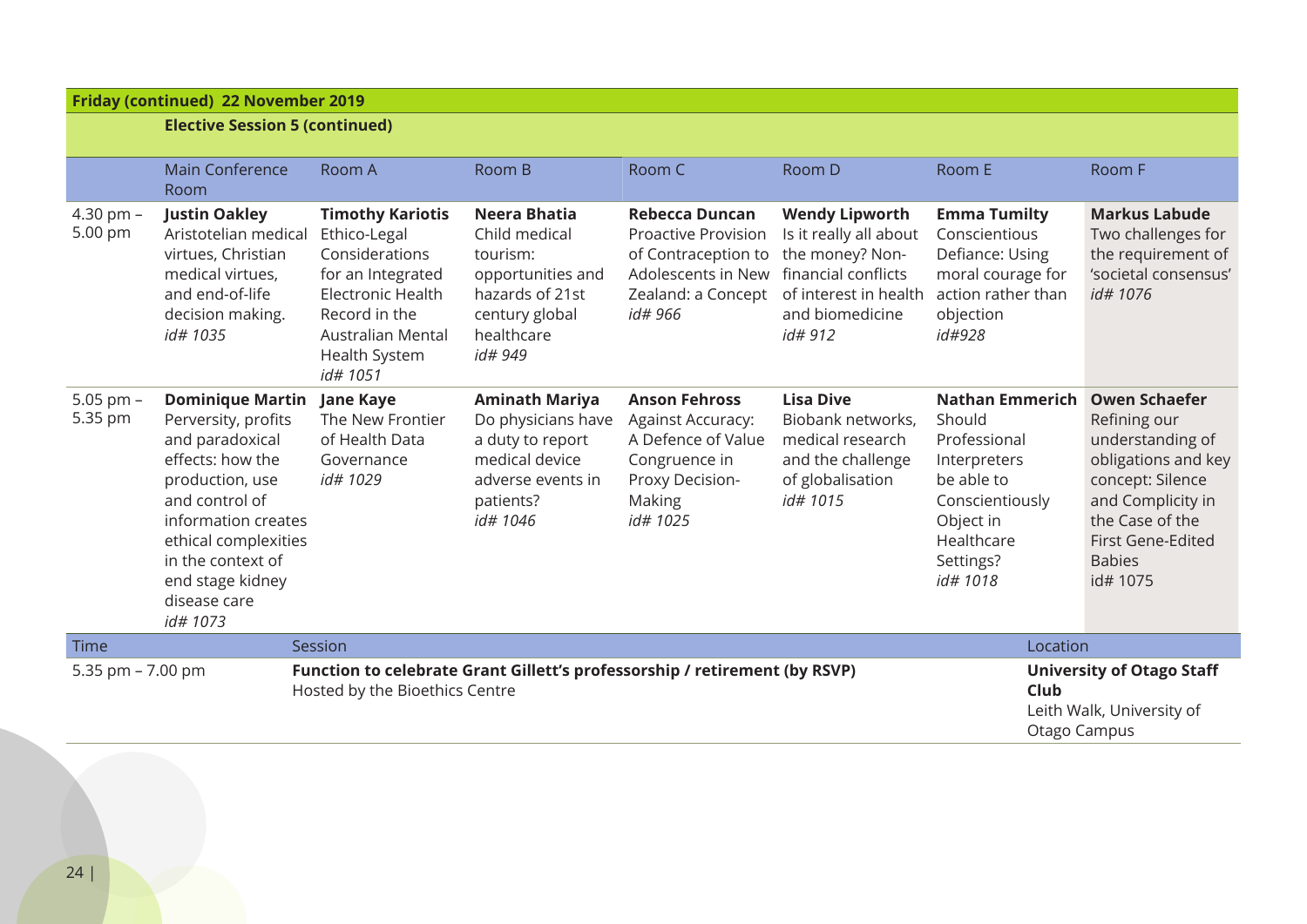| <b>Saturday 23 November 2019</b> |                                                                                                                                                                                                                                  |                                                                                                                                                              |                                                                                                                                                            |                                                             |                                                                                                                                                                      |                                                                                              |                                                                                                                                                             |                                                                                                |  |                                                                                                                                                                                                                 |  |
|----------------------------------|----------------------------------------------------------------------------------------------------------------------------------------------------------------------------------------------------------------------------------|--------------------------------------------------------------------------------------------------------------------------------------------------------------|------------------------------------------------------------------------------------------------------------------------------------------------------------|-------------------------------------------------------------|----------------------------------------------------------------------------------------------------------------------------------------------------------------------|----------------------------------------------------------------------------------------------|-------------------------------------------------------------------------------------------------------------------------------------------------------------|------------------------------------------------------------------------------------------------|--|-----------------------------------------------------------------------------------------------------------------------------------------------------------------------------------------------------------------|--|
| Time                             |                                                                                                                                                                                                                                  | Session                                                                                                                                                      |                                                                                                                                                            |                                                             |                                                                                                                                                                      |                                                                                              | Location                                                                                                                                                    |                                                                                                |  |                                                                                                                                                                                                                 |  |
| 8.00 am                          |                                                                                                                                                                                                                                  | Registration                                                                                                                                                 |                                                                                                                                                            |                                                             |                                                                                                                                                                      |                                                                                              |                                                                                                                                                             |                                                                                                |  |                                                                                                                                                                                                                 |  |
| 8.30 am - 9.30 am                |                                                                                                                                                                                                                                  | <b>Keynote Presentation 5:</b>                                                                                                                               |                                                                                                                                                            |                                                             |                                                                                                                                                                      |                                                                                              | Main Conference Room                                                                                                                                        |                                                                                                |  |                                                                                                                                                                                                                 |  |
|                                  |                                                                                                                                                                                                                                  | Martin Wilkinson, Politics and International Relations, The University of Auckland, NZ<br>Paternalism and social justice in public health ethics<br>id# 1187 |                                                                                                                                                            |                                                             |                                                                                                                                                                      |                                                                                              |                                                                                                                                                             |                                                                                                |  |                                                                                                                                                                                                                 |  |
| $9.35$ am $-$<br>10.05 am        | <b>Elective Session 6</b>                                                                                                                                                                                                        |                                                                                                                                                              |                                                                                                                                                            |                                                             |                                                                                                                                                                      |                                                                                              |                                                                                                                                                             |                                                                                                |  |                                                                                                                                                                                                                 |  |
|                                  | Main Conference Room                                                                                                                                                                                                             | Room B<br>Room C<br>Room A                                                                                                                                   |                                                                                                                                                            |                                                             |                                                                                                                                                                      | Room D                                                                                       |                                                                                                                                                             |                                                                                                |  |                                                                                                                                                                                                                 |  |
| $9.35$ am $-$<br>10.05 am        | <b>Malcolm Smith</b><br>The significance of the<br>decision in PBU & NJE v<br><b>Mental Health Review</b><br>Tribunal [2018] VSC 564:<br>human rights perspectives<br>on decisions about<br>electroconvulsive therapy<br>id#1036 |                                                                                                                                                              | <b>Isobel Cairns</b><br>'Not approved': Cambridge<br>Analytica's research ethics<br>application and what<br>it means for the data<br>discussion<br>id#1061 |                                                             | <b>Fiona McDonald</b><br>Air pollution disasters:<br>legal issues associated with<br>the provision of personal<br>protective interventions<br>(facemasks)<br>id# 950 |                                                                                              | <b>Hilary Bowman-Smart</b><br>Testing for adult-onset<br>conditions using non-<br>invasive prenatal testing:<br>ethical and regulatory<br>issues<br>id# 970 |                                                                                                |  | <b>Sumytra Menon</b><br>Advance care planning in a<br>multi-cultural family-centric<br>community: A qualitative<br>study of healthcare<br>professionals', patients' and<br>caregivers' perspectives<br>id# 1085 |  |
|                                  | 10.10 am - 10.40 am<br><b>Morning Tea</b><br>Foyer                                                                                                                                                                               |                                                                                                                                                              |                                                                                                                                                            |                                                             |                                                                                                                                                                      |                                                                                              |                                                                                                                                                             |                                                                                                |  |                                                                                                                                                                                                                 |  |
| 12.20 pm                         | 10.40 am - Elective Session 7                                                                                                                                                                                                    |                                                                                                                                                              |                                                                                                                                                            |                                                             |                                                                                                                                                                      |                                                                                              |                                                                                                                                                             |                                                                                                |  |                                                                                                                                                                                                                 |  |
|                                  | <b>Main Conference</b><br>Room                                                                                                                                                                                                   |                                                                                                                                                              | Room A                                                                                                                                                     | Room B                                                      |                                                                                                                                                                      | Room C                                                                                       |                                                                                                                                                             | Room D                                                                                         |  | Room E                                                                                                                                                                                                          |  |
| 10.40 am $-$<br>11.10 am         | <b>Katrine Del Villar</b><br>Preventing "bad<br>deaths": would the<br>Australian "mercy<br>killing" cases be<br>avoided by legalising<br>voluntary assisted<br>dying?<br>id# 1033                                                |                                                                                                                                                              | <b>Vicki Xafis</b><br>An Ethics Framework<br>for Big Data in Health<br>and Research<br>id# 1069                                                            | <b>Ben Gray</b><br>Ethics as Culture;<br>Control<br>id# 971 | Euthanasia and Gun                                                                                                                                                   | <b>Lynley Anderson</b><br>Kid's cage fighting - it<br>should be banned,<br>right?<br>id# 987 |                                                                                                                                                             | <b>Christopher Gyngell</b><br>Legality of Embryonic<br>Gene Editing in<br>Australia<br>id# 937 |  | <b>SYMPOSIA: What Can</b><br>Deliberation Do in and<br>for Bioethics?: Chris<br><b>Degeling What sort of</b><br>health policy problems<br>can be addressed by a<br>citizens' jury?<br>id# 1123                  |  |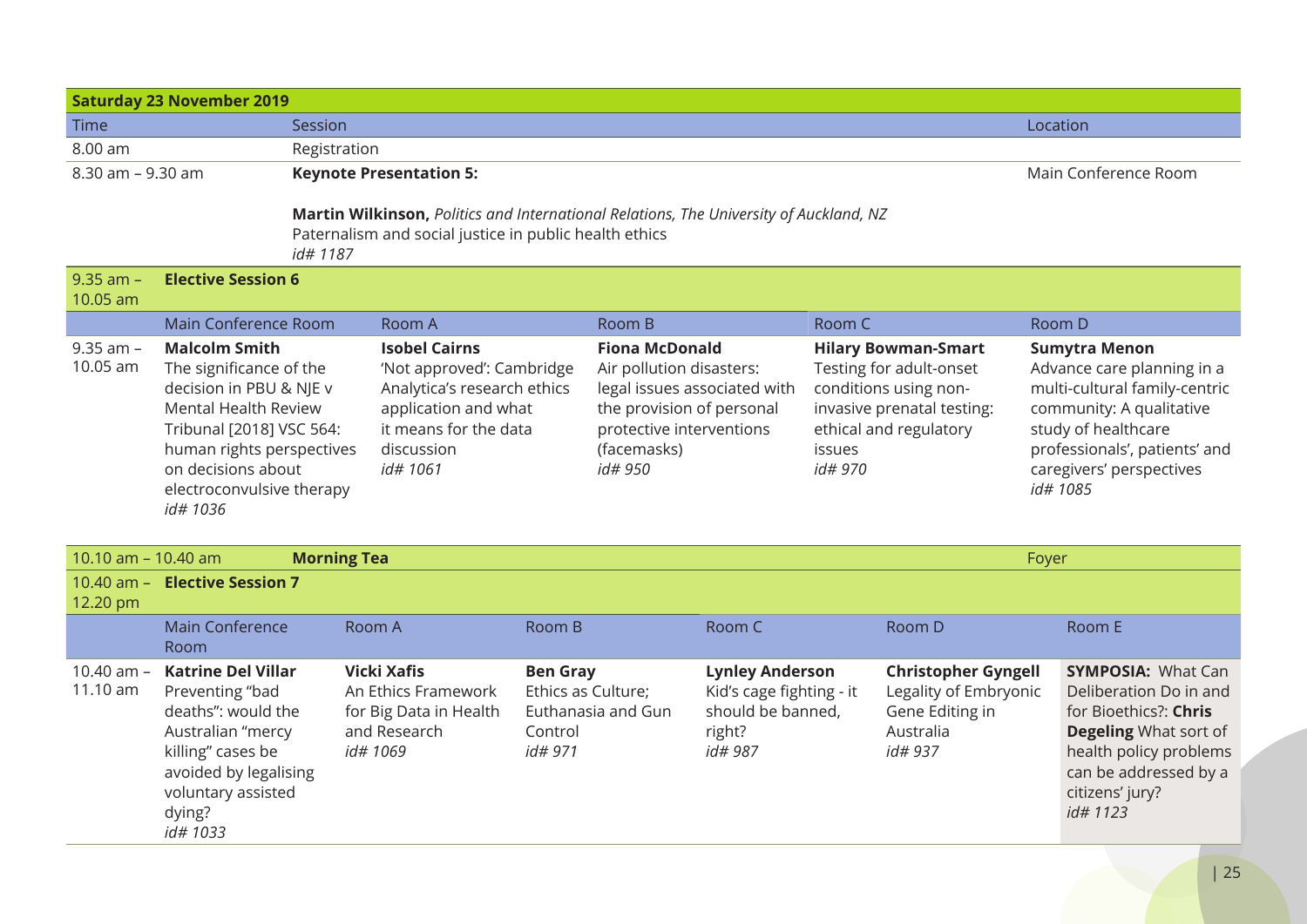#### **Saturday (continued) 23 November 2019 Elective Session 7 (continued)** Main Conference Room Room A Room B Room C Room D Room E 11.15 am – **Rebecca Meehan** 11.45 am Is that really the case? An analysis of 'factbased' arguments of Victorian politicians during the 2017 voluntary assisted dying debate. *id# 1050* **WORKSHOP** (60 minutes): What are the responsibilities of the bioethicist in an age of political cruelty? Convenor: **Deborah Zion** *id# 1055* **David Matas** International standards and remedies for organ transplant abuse *id# 1030* **Lauren Notini** Puberty suppression for non-binary young people: clinicians' practices, views and decision making *id# 936* **Lisa Eckstein** Why Somatic Cell Gene Editing Research Could Be Slipping Through Australian Regulatory **Cracks** *id# 953* **Simon Walker** Deliberation, disagreement, and common morality *id# 1124* 11.50 am – **Courtney Hempton** 12.20 pm Practices of (Mortal) Freedom: Voluntary Assisted Dying and the Conduct of 'Choice' *id# 1024* **WORKSHOP** continued **Sam Boyle** - What are the responsibilities of the bioethicist in an age of political cruelty? *id# 1055* How should the law determine capacity to refuse treatment for anorexia? *id# 1010* **Merle Spriggs** "I just lied to a kid for eight hours …": When parents ask clinicians to withhold information from their child *id# 990* **Lisa Dive** The value of autonomy *id# 1011* **Stacy Carter** So What Can Deliberation Do In and For Bioethics? A **Commentary** *id# 1125* Time Session Resource of the Session Control of the Session Control of the Session Control of the Session Cont 12.20 pm – 1.50 pm **Lunch** Foyer 12.20 pm – 1.50 pm **Australasian Association of Bioethics & Health Law Annual General Meeting** Open to AABHL Members only Room A 1.50 pm – 2.50 pm *This lecture is open to the public* **Keynote Presentation 6: Carl Elliott,** *Centre for Bioethics, University of Minnesota, USA* Honor, Shame and Exile: The Moral Geography of Whistleblowing in Research on Human Subjects *id# 1193* Main Conference Room 2.50 pm – 3.20 pm **Afternoon Tea** Foyer